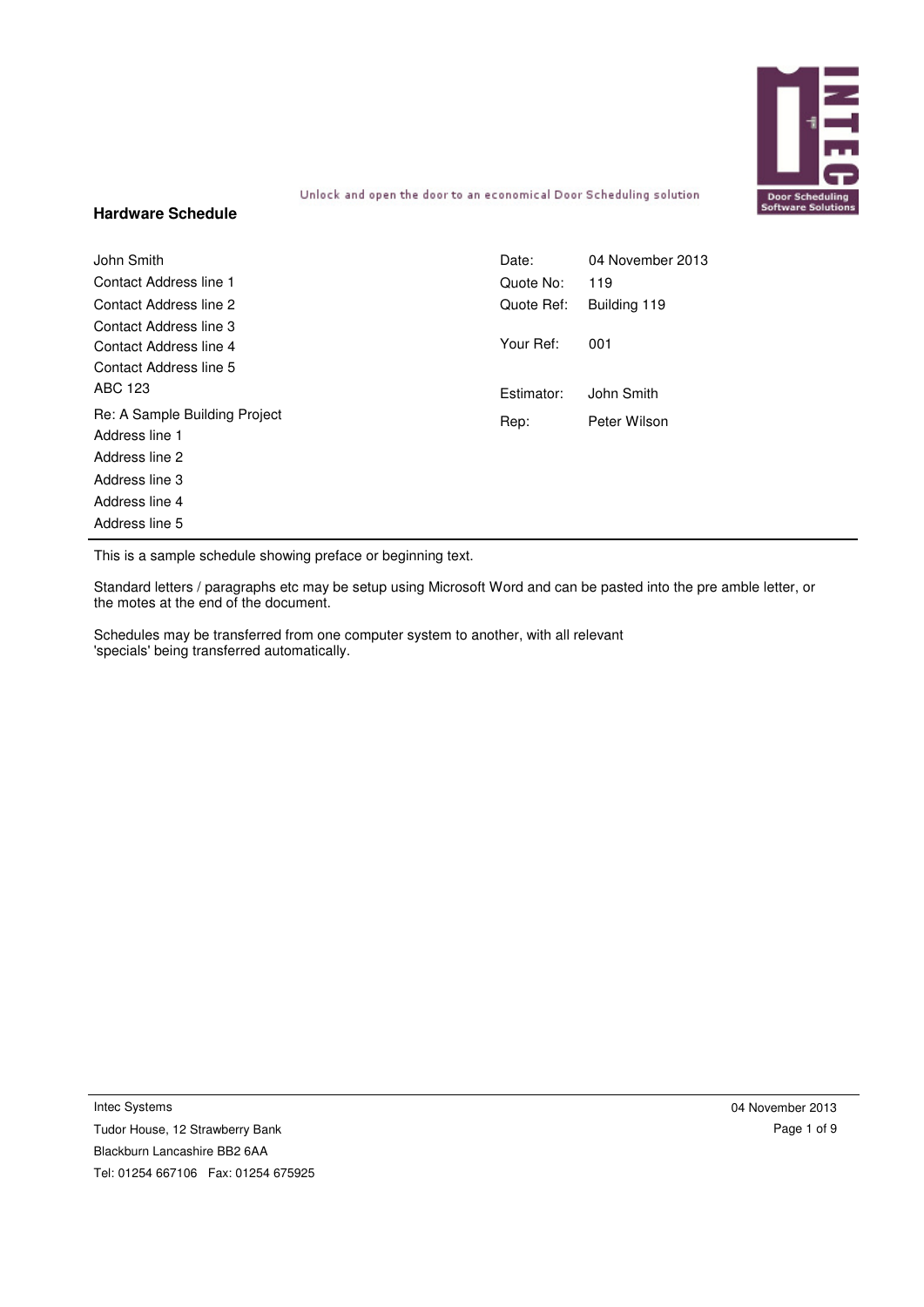# **Re: A Sample Building**

**Project**

Unlock and open the door to an economical Door Scheduling solution



#### **Hardware Set Ref: BFH0001**

| <b>Description</b>                                                                                                                                                                                                                                                                                                                                                                                                                                                              | <b>Quantity Price</b> |              | <b>Unit</b> |   | Value   |
|---------------------------------------------------------------------------------------------------------------------------------------------------------------------------------------------------------------------------------------------------------------------------------------------------------------------------------------------------------------------------------------------------------------------------------------------------------------------------------|-----------------------|--------------|-------------|---|---------|
| Royde and Tucker 100mm x 100mm butt hinge.                                                                                                                                                                                                                                                                                                                                                                                                                                      | 6                     | 13.00 Each   |             |   | 78.00   |
| DOOR CLOSER - TS93 EMF - RH(ISO5)LH(ISO6) The electro-mechanical<br>hold-open allow prec- ise setting of the doors hold open position. In the<br>event of an alarm or power failure the hold open is realised. Operating<br>voltage; $24V$ DC; Power Input = 1.6W. Rating 100% for continuous duty.<br>Type tested to EN 1155. Fire approval certification with DIBT. Closing force<br>adj. Closing speed adj. Adj latch action. Backcheck adj. Electro-mech H/O<br>adjustable. | $\overline{2}$        | 256.00 Each  |             |   | 512.00  |
| Size 300mm c/c HEWI 33mm diameter injection moulded nylon PULL<br>HANDLE.Supplied with zinc passivated M08x75mm countersunk steel bolts<br>and nylon washers to prevent lateral movement.                                                                                                                                                                                                                                                                                       | $\overline{2}$        | 25.92 Each   |             |   | 51.84   |
| HEWI PUSH PLATE - 400X90MM 1.8mm thickness self adhesive also<br>available screw fixed (countersunk).                                                                                                                                                                                                                                                                                                                                                                           | $\overline{2}$        | 34.50 Each   |             |   | 69.00   |
| HEWI KICKPLATE - 900X200MM 1.8mm thickness self adhesive also<br>available screw fixed (countersunk screws).                                                                                                                                                                                                                                                                                                                                                                    | 4                     | 50.00 Each   |             |   | 200.00  |
| SIZE 900x400mm HEWI MID RAIL PLATE 1.5mm thickness.                                                                                                                                                                                                                                                                                                                                                                                                                             | 4                     | 36.03 Each   |             |   | 144.12  |
| 75mm diameter HEWI FIRE DOOR KEEP SHUT sign .Conforms to<br>BS5499 Part1 1990.                                                                                                                                                                                                                                                                                                                                                                                                  | 4                     |              | 4.51 Each   |   | 18.04   |
| 1                                                                                                                                                                                                                                                                                                                                                                                                                                                                               | Doors $@$             | £<br>1073.00 | $\equiv$    | £ | 1073.00 |

**Door Ref Door Description** 

G01 Main Entrance

**Internal main entrance doorsets Suitable to adhere to DDA / BS8300 requirements.**

Intec Systems

Tudor House, 12 Strawberry Bank

Blackburn Lancashire BB2 6AA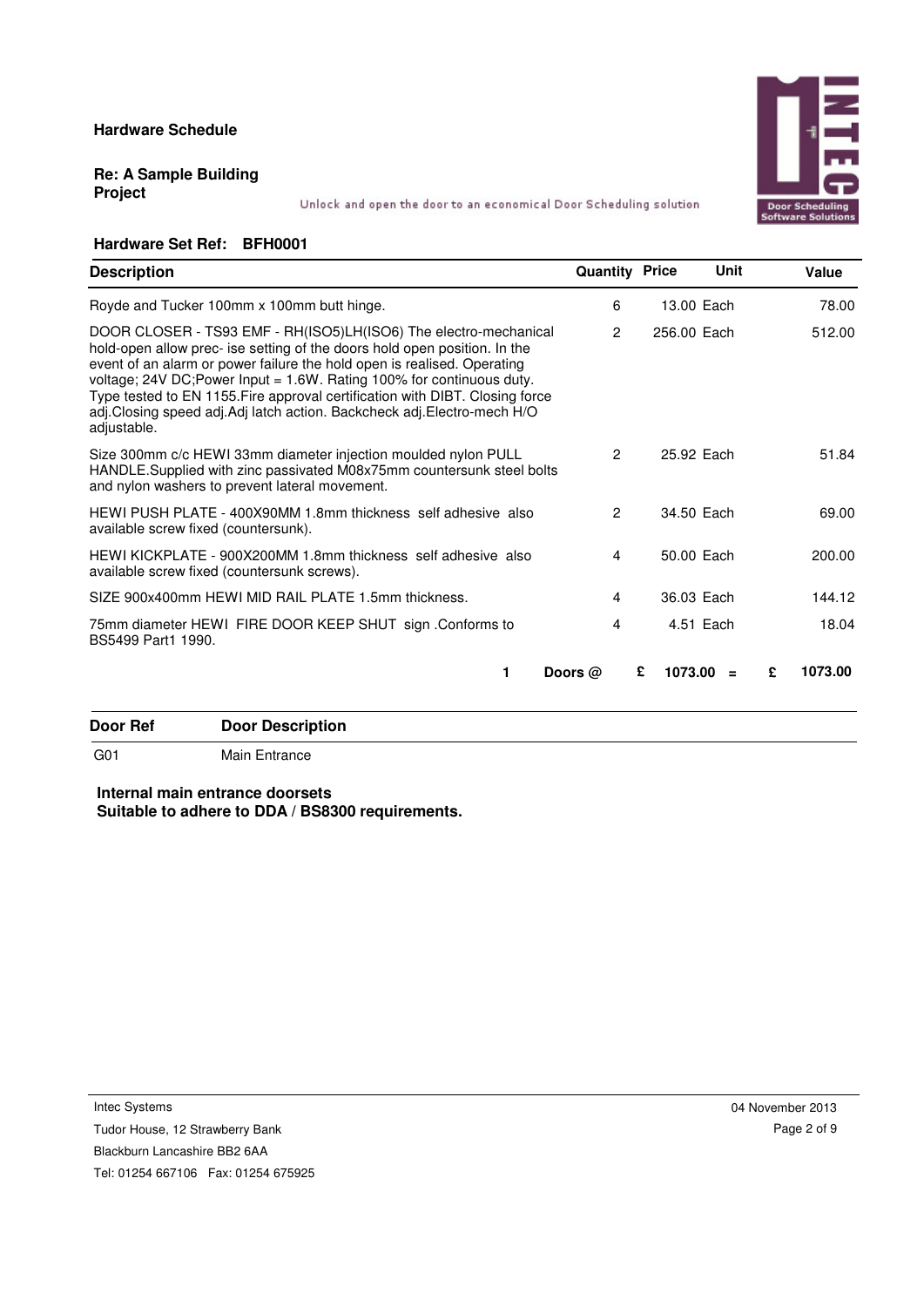# Door Scheduli<br>Software Soluti

# **Re: A Sample Building Project**

Unlock and open the door to an economical Door Scheduling solution

## **Hardware Set Ref: BFH0002**

| <b>Description</b>                                                                                                                                                                                                                                                                                                                                                                                                                                                        | <b>Quantity Price</b> |             | <b>Unit</b> |   | Value  |
|---------------------------------------------------------------------------------------------------------------------------------------------------------------------------------------------------------------------------------------------------------------------------------------------------------------------------------------------------------------------------------------------------------------------------------------------------------------------------|-----------------------|-------------|-------------|---|--------|
| Royde and Tucker 100mm x 100mm butt hinge.                                                                                                                                                                                                                                                                                                                                                                                                                                | 3                     | 13.00 Each  |             |   | 39.00  |
| DOOR CLOSER - TS92 EMF - RH(ISO5)LH(ISO6) The electro-mechanical<br>hold-open allow prec- ise setting of the doors hold open position. In the<br>event of an alarm or power failure the hold open is realised. Operating<br>voltage; 24V DC;Power Input = 1.6W. Rating 100% for continuous duty.<br>Type tested to EN 1155. Fire approval certification with DIBT. Closing force<br>adj.Closing speed adj.Adj latch action. Backcheck adj.Electro-mech H/O<br>adjustable. | $\mathbf{1}$          | 156.00 Each |             |   | 156.00 |
| SIZE 55mm Backset HEWI mortice SASHLOCK with galvanised steel case<br>and heavy sprung single action 8mm follower with steel insert. Cast iron latch<br>bolt with steel subconstruction. Latch and deadbolt zinc plated. Key action on<br>latchbolt(guided and reversible without the need for tools).72mm lock<br>centres to suit Euro profile cylinders. Manufactured in accordance to DIN<br>18251 Class 3 requirements.                                               | 1                     |             | 4.12 Each   |   | 4.12   |
| Cylinder & Turn, Euro profile cylinder, nickel finish, overall length to match<br>door and escutcheons, restricted or patented system, en-suite.                                                                                                                                                                                                                                                                                                                          | $\mathbf{1}$          | 35.00 Each  |             |   | 35.00  |
| HEWI LEVER/ROSE/ESCUTCHEONS (R-tech)111 range Nylon 20mm<br>diameter lever handles on 55mm diameter rose. Complete with a pair of<br>euro- profile escutcheons. R-technology lever fitting. Steel core with steel<br>base parts. Double bearing in the form of a maintenance free slide bearing<br>with elastic compensation range and a second bearing in the lever collar<br>fixed bearing with all round locking facility. Concealed fixings.                          | $\mathbf{1}$          | 59.90 Set   |             |   | 59.90  |
| HEWI KICKPLATE - 900X200MM 1.8mm thickness self adhesive also<br>available screw fixed (countersunk screws).                                                                                                                                                                                                                                                                                                                                                              | $\overline{2}$        |             | 50.00 Each  |   | 100.00 |
| 75mm diameter HEWI FIRE DOOR KEEP SHUT sign .Conforms to<br>BS5499 Part1 1990.                                                                                                                                                                                                                                                                                                                                                                                            | $\overline{2}$        |             | 4.51 Each   |   | 9.02   |
| $\mathbf{2}$                                                                                                                                                                                                                                                                                                                                                                                                                                                              | Doors @               | £           | $403.04 =$  | £ | 806.08 |
| <b>Door Ref</b><br><b>Door Description</b>                                                                                                                                                                                                                                                                                                                                                                                                                                |                       |             |             |   |        |

G03 Admin Office F02 Sisters Office

**Internal Doorsets, administration and back of house. Suitable to adhere to DDA / BS8300 requirements.**

Intec Systems

Tudor House, 12 Strawberry Bank

Blackburn Lancashire BB2 6AA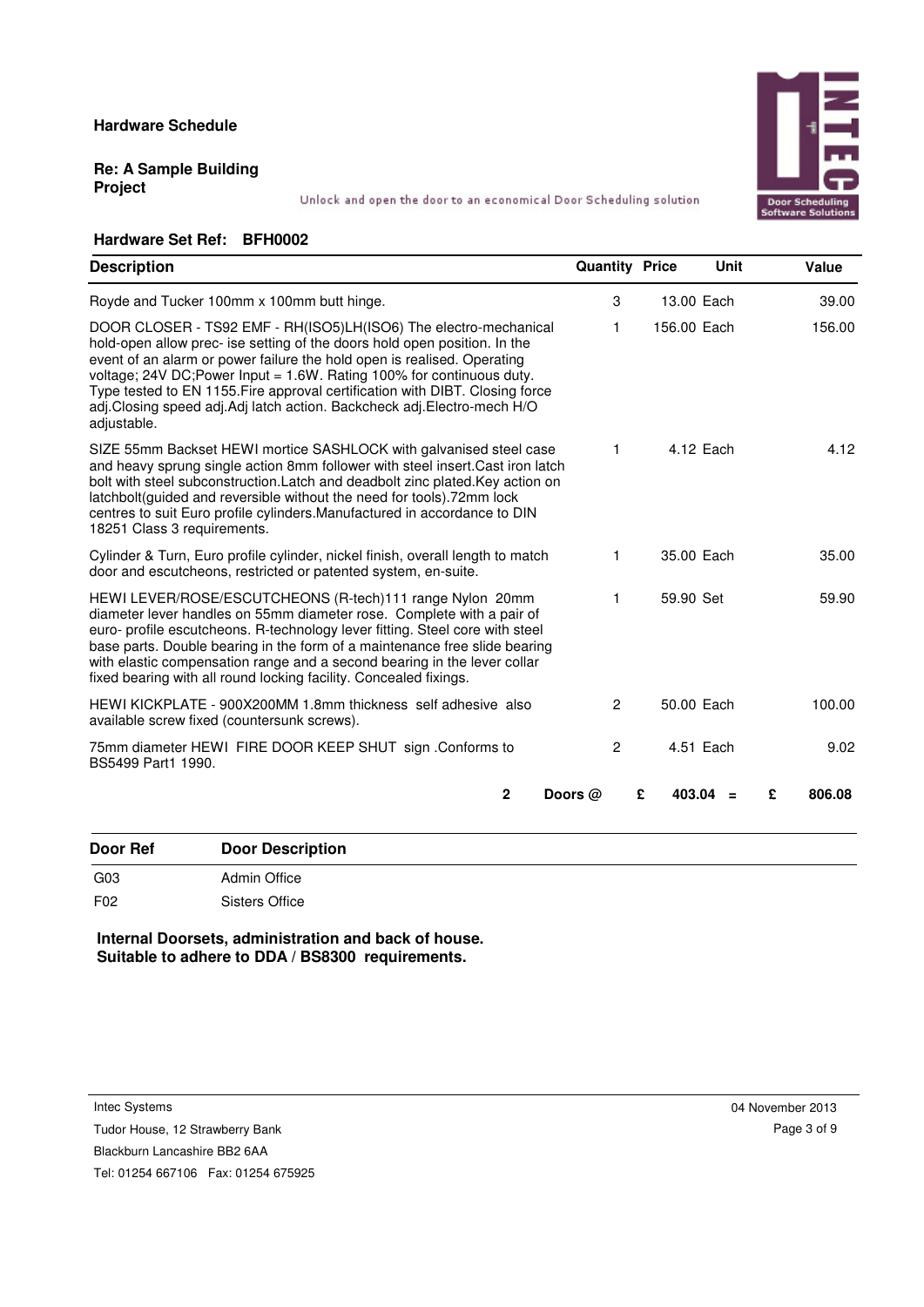# Door Scheduli<br>Software Soluti

# **Re: A Sample Building Project**

Unlock and open the door to an economical Door Scheduling solution

## **Hardware Set Ref: BFH0003**

| <b>Description</b>                                                                                                                                                                                                                                                                                                                                                                                                                                                         | <b>Quantity Price</b> |             | <b>Unit</b> |   | Value  |
|----------------------------------------------------------------------------------------------------------------------------------------------------------------------------------------------------------------------------------------------------------------------------------------------------------------------------------------------------------------------------------------------------------------------------------------------------------------------------|-----------------------|-------------|-------------|---|--------|
| Royde and Tucker 100mm x 100mm butt hinge.                                                                                                                                                                                                                                                                                                                                                                                                                                 | 3                     | 13.00 Each  |             |   | 39.00  |
| DOOR CLOSER - TS92 EMF - RH(ISO5)LH(ISO6) The electro-mechanical<br>hold-open allow prec- ise setting of the doors hold open position. In the<br>event of an alarm or power failure the hold open is realised. Operating<br>voltage; 24V DC; Power Input = 1.6W. Rating 100% for continuous duty.<br>Type tested to EN 1155. Fire approval certification with DIBT. Closing force<br>adj.Closing speed adj.Adj latch action. Backcheck adj.Electro-mech H/O<br>adjustable. | $\mathbf{1}$          | 156.00 Each |             |   | 156.00 |
| SIZE 55mm Backset HEWI mortice SASHLOCK with galvanised steel case<br>and heavy sprung single action 8mm follower with steel insert. Cast iron latch<br>bolt with steel subconstruction. Latch and deadbolt zinc plated. Key action on<br>latchbolt(guided and reversible without the need for tools).72mm lock<br>centres to suit Euro profile cylinders. Manufactured in accordance to DIN<br>18251 Class 3 requirements.                                                | $\mathbf{1}$          |             | 4.12 Each   |   | 4.12   |
| Cylinder & Turn, Euro profile cylinder, nickel finish, overall length to match<br>door and escutcheons, restricted or patented system, en-suite.                                                                                                                                                                                                                                                                                                                           | 1                     | 35.00 Each  |             |   | 35.00  |
| HEWI LEVER/ROSE/ESCUTCHEONS (R-tech)111 range Nylon 20mm<br>diameter lever handles on 55mm diameter rose. Complete with a pair of<br>euro- profile escutcheons. R-technology lever fitting. Steel core with steel<br>base parts. Double bearing in the form of a maintenance free slide bearing<br>with elastic compensation range and a second bearing in the lever collar<br>fixed bearing with all round locking facility. Concealed fixings.                           | $\mathbf{1}$          | 59.90 Set   |             |   | 59.90  |
| HEWI KICKPLATE - 900X200MM 1.8mm thickness self adhesive also<br>available screw fixed (countersunk screws).                                                                                                                                                                                                                                                                                                                                                               | $\overline{2}$        |             | 50.00 Each  |   | 100.00 |
| 75mm diameter HEWI FIRE DOOR KEEP SHUT sign .Conforms to<br>BS5499 Part1 1990.                                                                                                                                                                                                                                                                                                                                                                                             | 1                     |             | 4.51 Each   |   | 4.51   |
| $\mathbf{2}$                                                                                                                                                                                                                                                                                                                                                                                                                                                               | Doors $@$             | £           | $398.53 =$  | £ | 797.06 |
| Door Ref<br><b>Door Description</b>                                                                                                                                                                                                                                                                                                                                                                                                                                        |                       |             |             |   |        |

G15 Consulting Room 1 G16 Consulting Room 2

**Internal doorset, consulting room and offices. Suitable to adhere to DDA / BS8300 requirements.**

Intec Systems

Tudor House, 12 Strawberry Bank

Blackburn Lancashire BB2 6AA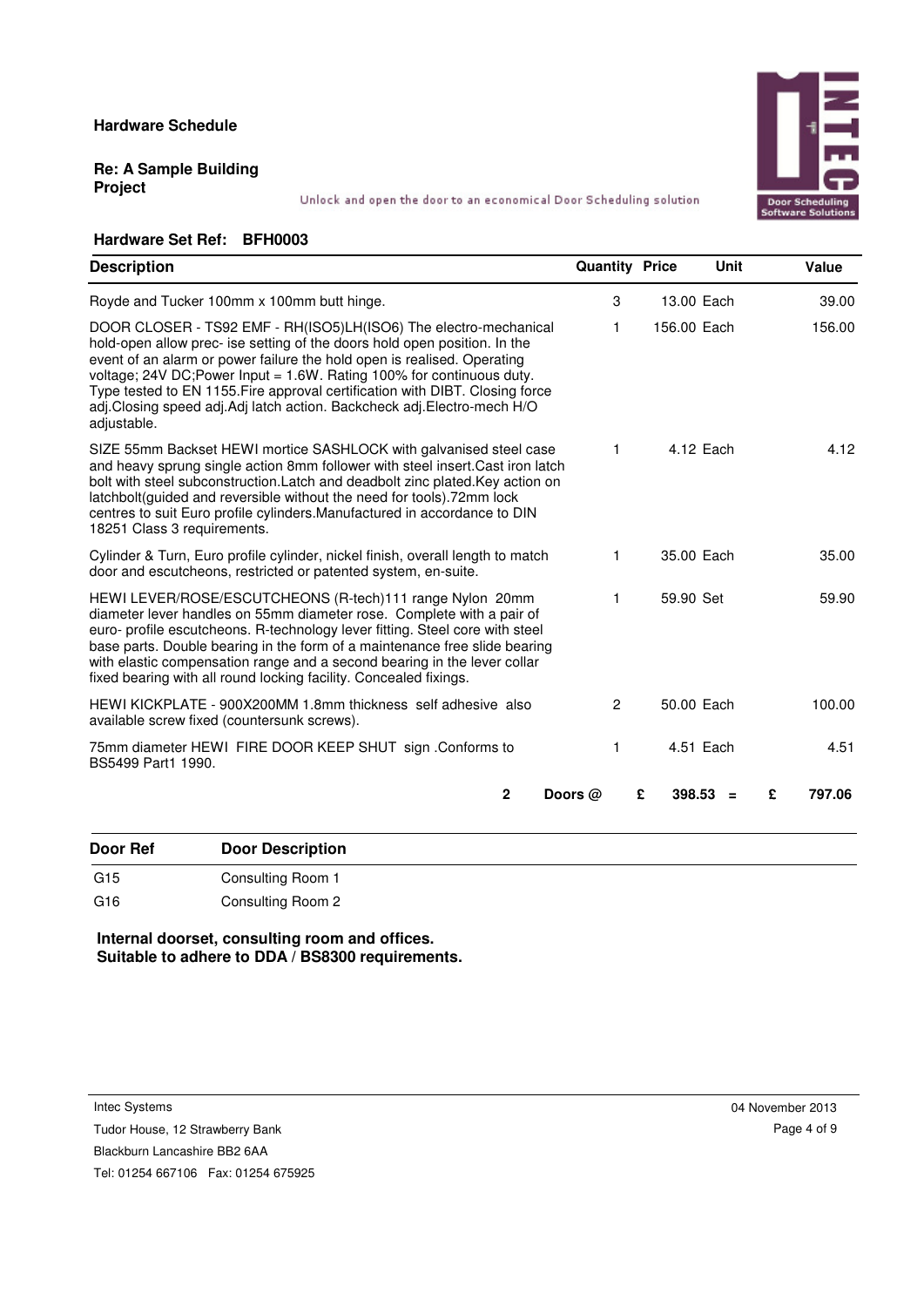# Door Scheduli<br>Software Soluti

# **Re: A Sample Building Project**

Unlock and open the door to an economical Door Scheduling solution

# **Hardware Set Ref: BFH0004**

| <b>Description</b>                                                                                                                                                                                                                                                                                                                                                                                                                                                         | <b>Quantity Price</b> |             | <b>Unit</b> |   | Value  |
|----------------------------------------------------------------------------------------------------------------------------------------------------------------------------------------------------------------------------------------------------------------------------------------------------------------------------------------------------------------------------------------------------------------------------------------------------------------------------|-----------------------|-------------|-------------|---|--------|
| Royde and Tucker 100mm x 100mm butt hinge.                                                                                                                                                                                                                                                                                                                                                                                                                                 | 3                     | 13.00 Each  |             |   | 39.00  |
| DOOR CLOSER - TS92 EMF - RH(ISO5)LH(ISO6) The electro-mechanical<br>hold-open allow prec- ise setting of the doors hold open position. In the<br>event of an alarm or power failure the hold open is realised. Operating<br>voltage; 24V DC; Power Input = 1.6W. Rating 100% for continuous duty.<br>Type tested to EN 1155. Fire approval certification with DIBT. Closing force<br>adj.Closing speed adj.Adj latch action. Backcheck adj.Electro-mech H/O<br>adjustable. | 1.                    | 156.00 Each |             |   | 156.00 |
| SIZE 55mm Backset HEWI mortice SASHLOCK with galvanised steel case<br>and heavy sprung single action 8mm follower with steel insert. Cast iron latch<br>bolt with steel subconstruction. Latch and deadbolt zinc plated. Key action on<br>latchbolt(guided and reversible without the need for tools).72mm lock<br>centres to suit Euro profile cylinders. Manufactured in accordance to DIN<br>18251 Class 3 requirements.                                                | 1                     |             | 4.12 Each   |   | 4.12   |
| Cylinder & Turn, Euro profile cylinder, nickel finish, overall length to match<br>door and escutcheons, restricted or patented system, en-suite.                                                                                                                                                                                                                                                                                                                           | $\mathbf{1}$          | 35.00 Each  |             |   | 35.00  |
| HEWI LEVER/ROSE/ESCUTCHEONS (R-tech)111 range Nylon 20mm<br>diameter lever handles on 55mm diameter rose. Complete with a pair of<br>euro- profile escutcheons. R-technology lever fitting. Steel core with steel<br>base parts. Double bearing in the form of a maintenance free slide bearing<br>with elastic compensation range and a second bearing in the lever collar<br>fixed bearing with all round locking facility. Concealed fixings.                           | 1                     | 59.90 Set   |             |   | 59.90  |
| HEWI KICKPLATE - 900X200MM 1.8mm thickness self adhesive also<br>available screw fixed (countersunk screws).                                                                                                                                                                                                                                                                                                                                                               | $\overline{2}$        | 50.00 Each  |             |   | 100.00 |
| 75mm diameter HEWI FIRE DOOR KEEP SHUT sign .Conforms to<br>BS5499 Part1 1990.                                                                                                                                                                                                                                                                                                                                                                                             | 1                     |             | 4.51 Each   |   | 4.51   |
| $\overline{2}$                                                                                                                                                                                                                                                                                                                                                                                                                                                             | Doors @               | £           | $398.53 =$  | £ | 797.06 |
| <b>Door Ref</b><br><b>Door Description</b>                                                                                                                                                                                                                                                                                                                                                                                                                                 |                       |             |             |   |        |

G11 Lab 1 F11 Lab 2

**Internal doorset, surgical, medical, laboratories. Suitable to adhere to DDA / BS8300 requirements.**

Intec Systems

Tudor House, 12 Strawberry Bank

Blackburn Lancashire BB2 6AA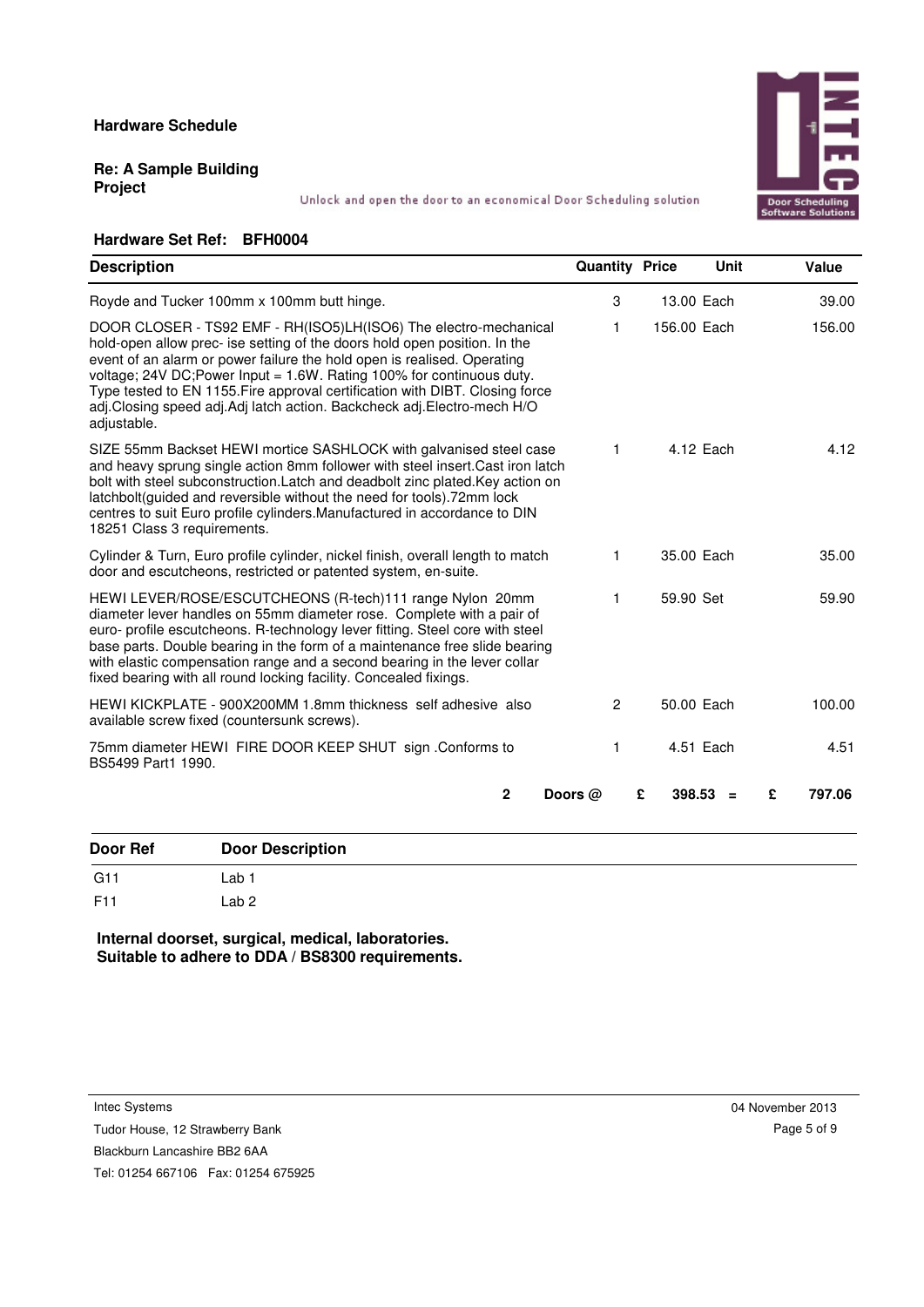# Door Scheduling<br>Software Solution

# **Re: A Sample Building Project**

Unlock and open the door to an economical Door Scheduling solution

#### **Hardware Set Ref: BFH0005**

| <b>Description</b>                                                                                                                                                                                                                                                                                                                                                                                                                                                         | <b>Quantity Price</b> |             | Unit       |   | Value   |
|----------------------------------------------------------------------------------------------------------------------------------------------------------------------------------------------------------------------------------------------------------------------------------------------------------------------------------------------------------------------------------------------------------------------------------------------------------------------------|-----------------------|-------------|------------|---|---------|
| Royde and Tucker 100mm x 100mm butt hinge.                                                                                                                                                                                                                                                                                                                                                                                                                                 | 3                     |             | 13.00 Each |   | 39.00   |
| DOOR CLOSER - TS93 EMF - RH(ISO5)LH(ISO6) The electro-mechanical<br>hold-open allow prec- ise setting of the doors hold open position. In the<br>event of an alarm or power failure the hold open is realised. Operating<br>voltage; 24V DC; Power Input = 1.6W. Rating 100% for continuous duty.<br>Type tested to EN 1155. Fire approval certification with DIBT. Closing force<br>adj.Closing speed adj.Adj latch action. Backcheck adj.Electro-mech H/O<br>adjustable. | 1                     | 256.00 Each |            |   | 256.00  |
| SIZE 55mm Backset HEWI mortice SASHLOCK with galvanised steel case<br>and heavy sprung single action 8mm follower with steel insert. Cast iron latch<br>bolt with steel subconstruction. Latch and deadbolt zinc plated. Key action on<br>latchbolt(guided and reversible without the need for tools).72mm lock<br>centres to suit Euro profile cylinders. Manufactured in accordance to DIN<br>18251 Class 3 requirements.                                                | 1                     |             | 4.12 Each  |   | 4.12    |
| Cylinder & Turn, Euro profile cylinder, nickel finish, overall length to match<br>door and escutcheons, restricted or patented system, en-suite.                                                                                                                                                                                                                                                                                                                           | 1                     |             | 35.00 Each |   | 35.00   |
| HEWI LEVER/ROSE/ESCUTCHEONS (R-tech)111 range Nylon 20mm<br>diameter lever handles on 55mm diameter rose. Complete with a pair of<br>euro- profile escutcheons. R-technology lever fitting. Steel core with steel<br>base parts. Double bearing in the form of a maintenance free slide bearing<br>with elastic compensation range and a second bearing in the lever collar<br>fixed bearing with all round locking facility. Concealed fixings.                           | 1                     | 59.90 Set   |            |   | 59.90   |
| SIZE T/S 11MM DIA SHOOT ALLARTS dust excluding FLOOR SOCKET<br>suitable for wood or concrete floors.                                                                                                                                                                                                                                                                                                                                                                       | 1                     |             | 70.02 Each |   | 70.02   |
| SIZE 203x19mm HEWI Square end lever action FLUSH BOLT.11mm<br>diameter shoot with a standard throw of 16mm. Supplied with flat striking<br>plate and face fixing wood screws.                                                                                                                                                                                                                                                                                              | $\mathbf{1}$          |             | 26.01 Each |   | 26.01   |
| HEWI KICKPLATE - 900X200MM 1.8mm thickness self adhesive also<br>available screw fixed (countersunk screws).                                                                                                                                                                                                                                                                                                                                                               | $\overline{2}$        |             | 50.00 Each |   | 100.00  |
| SIZE 900x400mm HEWI MID RAIL PLATE 1.5mm thickness.                                                                                                                                                                                                                                                                                                                                                                                                                        | $\overline{2}$        |             | 36.03 Each |   | 72.06   |
| 75mm diameter HEWI FIRE DOOR KEEP SHUT sign .Conforms to<br>BS5499 Part1 1990.                                                                                                                                                                                                                                                                                                                                                                                             | 1                     |             | 4.51 Each  |   | 4.51    |
| 11                                                                                                                                                                                                                                                                                                                                                                                                                                                                         | Doors @               | £           | $666.62 =$ | £ | 7332.82 |

Intec Systems

Tudor House, 12 Strawberry Bank

Blackburn Lancashire BB2 6AA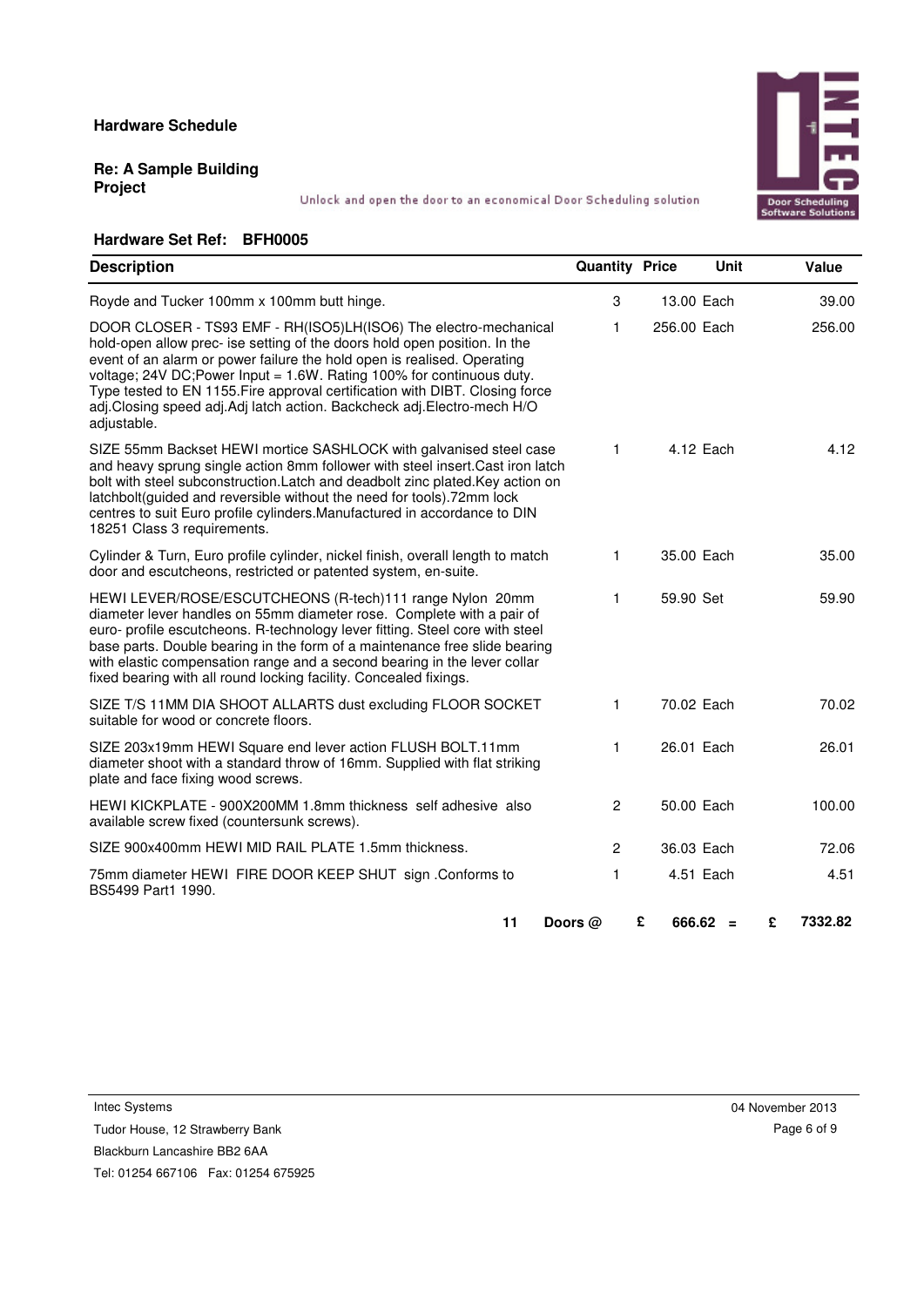

# **Re: A Sample Building Project**

Unlock and open the door to an economical Door Scheduling solution

| Door Ref        | <b>Door Description</b> |
|-----------------|-------------------------|
| G07             | Ground floor ward       |
| F <sub>15</sub> | First Floor Ward        |
| F <sub>16</sub> | First Floor Ward        |
| F17             | First Floor Ward        |
| F <sub>18</sub> | First Floor Ward        |
| F <sub>19</sub> | First Floor Ward        |
| F <sub>20</sub> | First Floor Ward        |
| F21             | First Floor Ward        |
| F <sub>22</sub> | First Floor Ward        |
| F <sub>23</sub> | First Floor Ward        |
| F24             | First Floor Ward        |

**Internal ward doorset and single bed accomodation. Suitable to adhere to DDA / BS8300 requirements.**

Intec Systems

Tudor House, 12 Strawberry Bank Blackburn Lancashire BB2 6AA Tel: 01254 667106 Fax: 01254 675925 04 November 2013 Page 7 of 9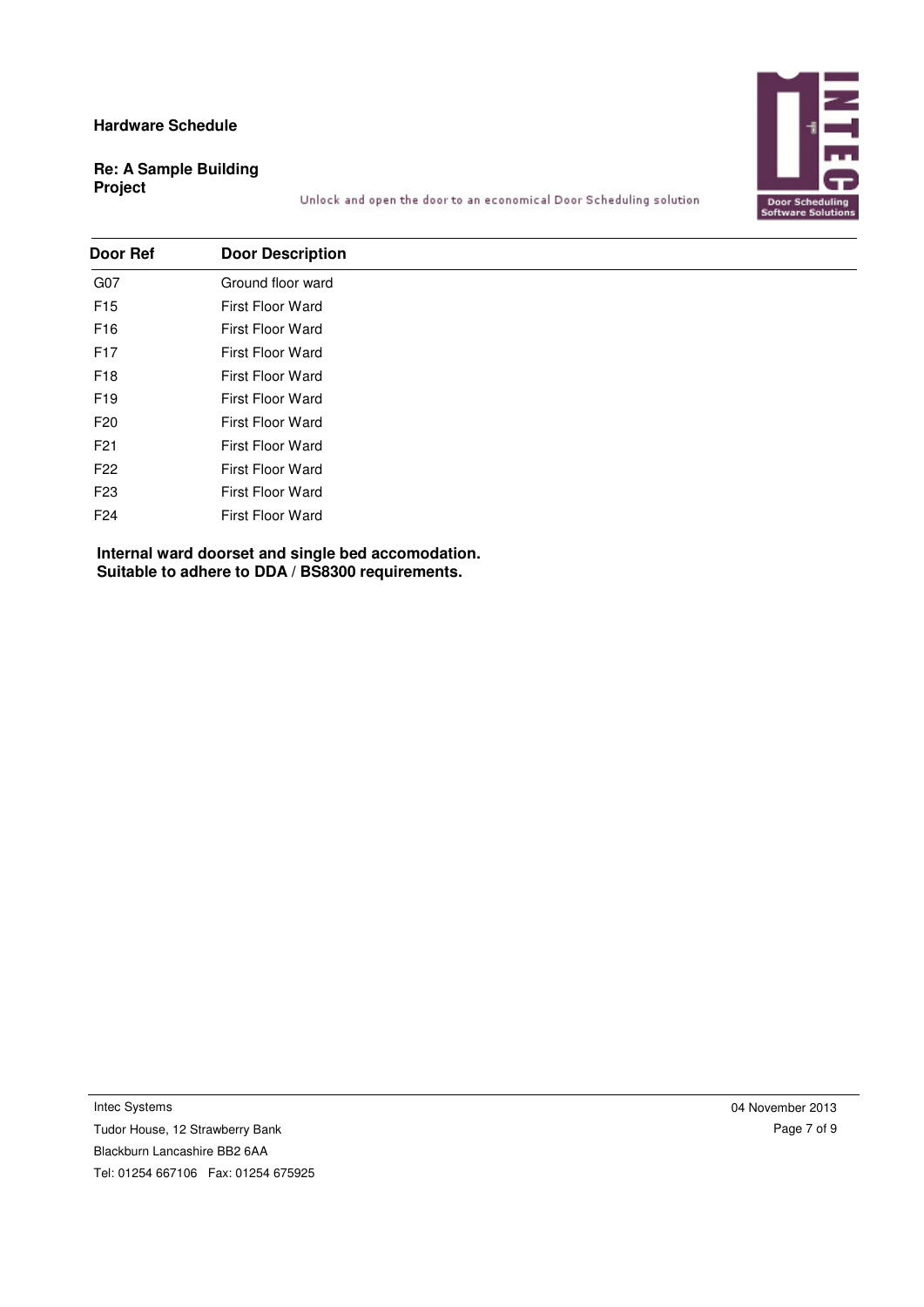**Re: A Sample Building Project**

Unlock and open the door to an economical Door Scheduling solution



Intec Systems Tudor House, 12 Strawberry Bank Blackburn Lancashire BB2 6AA

Tel: 01254 667106 Fax: 01254 675925

04 November 2013 Page 8 of 9